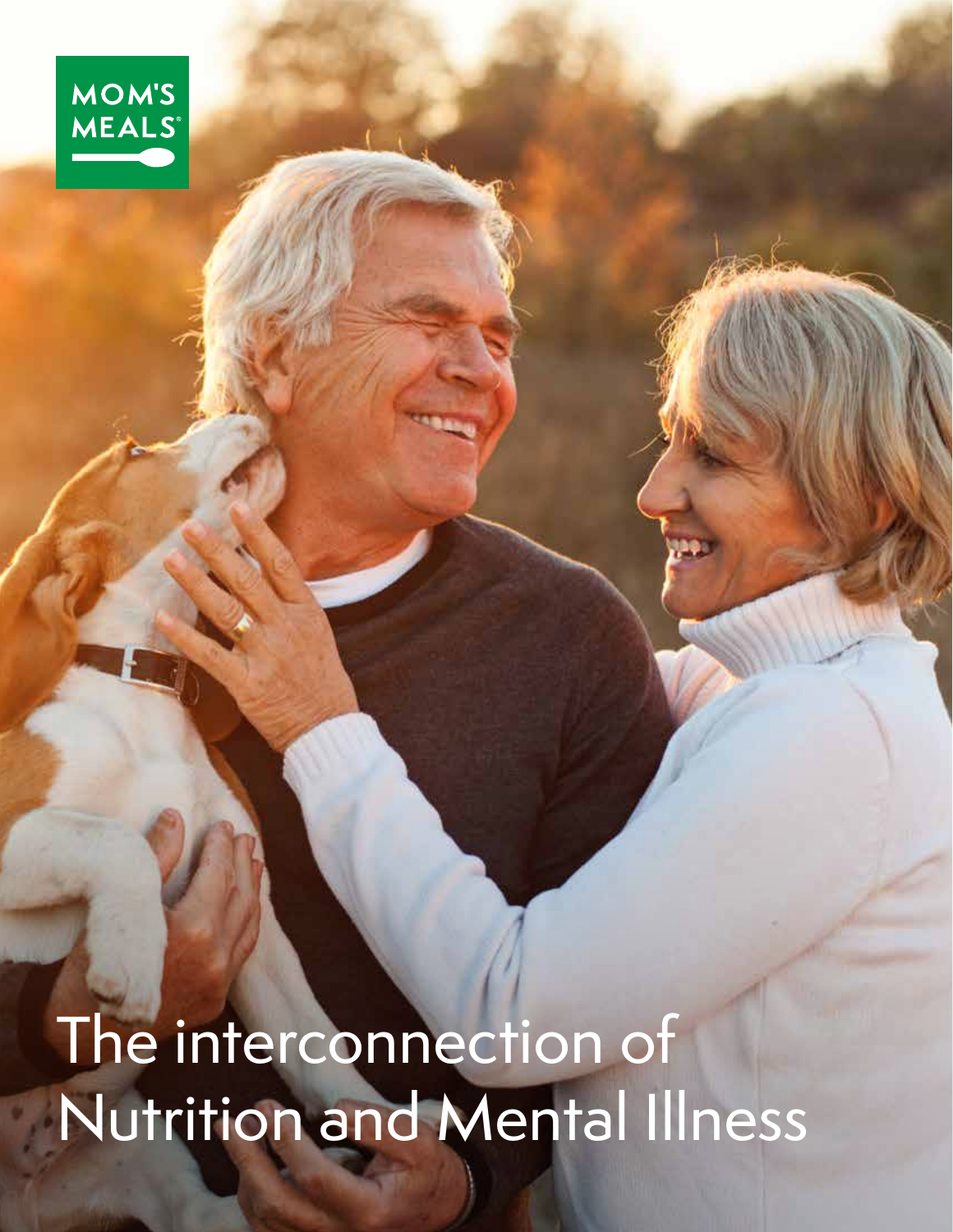The American Psychiatric Association defines mental illnesses as "health conditions involving changes in emotion, thinking or behavior (or a combination of these). Mental illnesses are associated with distress and/or problems functioning in social, work, or family activities." <sup>1</sup>

Mental illness collectively refers to all diagnosable mental disorders. Depression, anxiety disorders, schizophrenia, eating disorders, substance use disorder, and bipolar disorder are examples. Mental disorders of which there are more than 200 types—are common.

Two broad categories are used to define mental illness:<sup>2</sup>

- ANY MENTAL ILLNESS (AMI) is a mental, behavioral or emotional disorder. AMI can vary in impact, ranging from no impairment to mild, moderate and severe impairment.
- SERIOUS MENTAL ILLNESS (SMI) is a mental, behavioral or emotional disorder resulting in serious functional impairment, which substantially interferes with or limits one or more major life activities.

The Centers for Disease Control and Prevention (CDC) reports:



*Source: National Institute of Mental Health, 2020*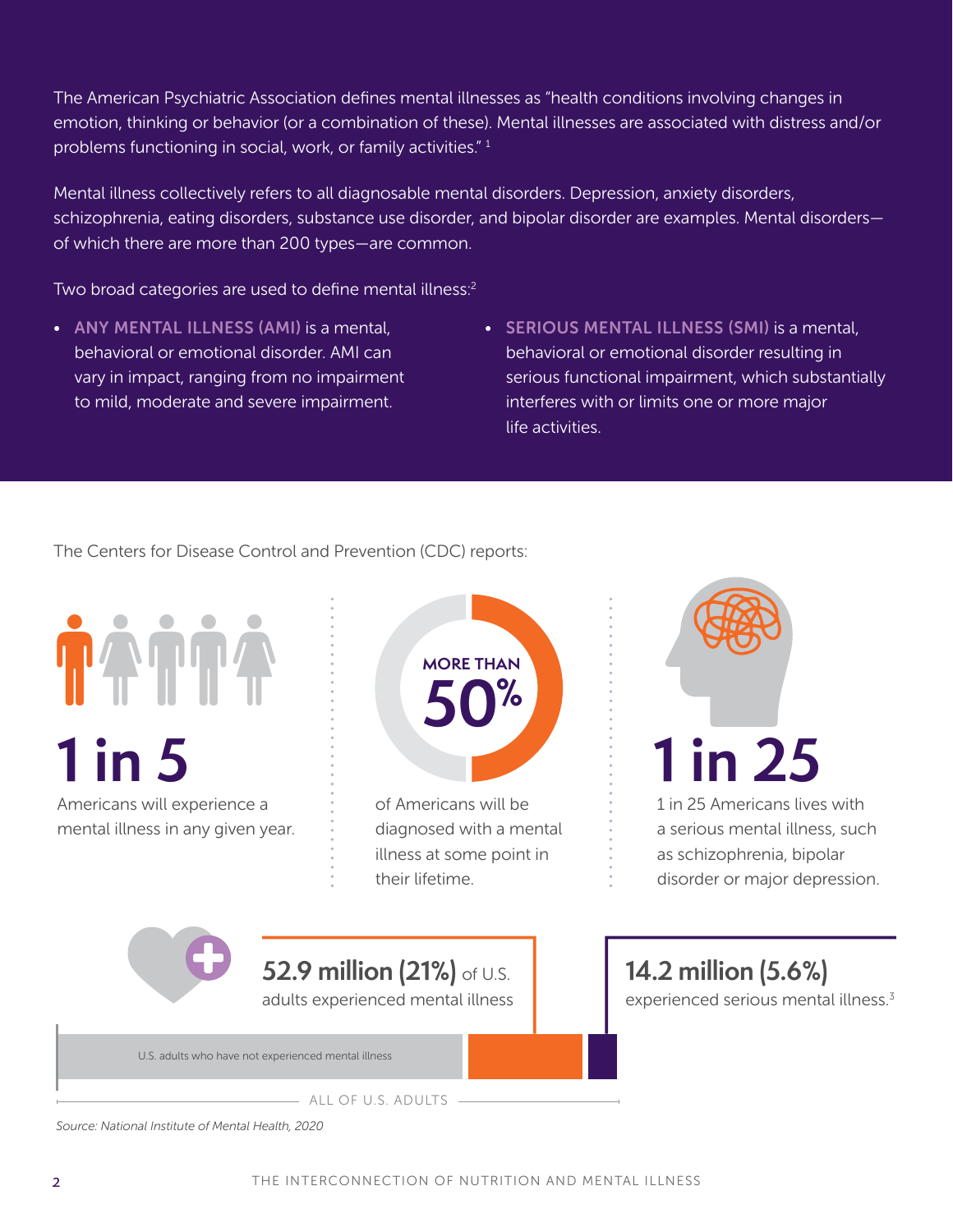## **Escalating Costs of Mental Illness**

The costs associated with mental illness are high and growing.



Mental health disorders are among the most common causes of disability in the nation and include major depression, bipolar disorder, schizophrenia and obsessive-compulsive disorder.

*Source: https://www.hopkinsmedicine.org/health/wellness-and-prevention/mental-health-disorder-statistics*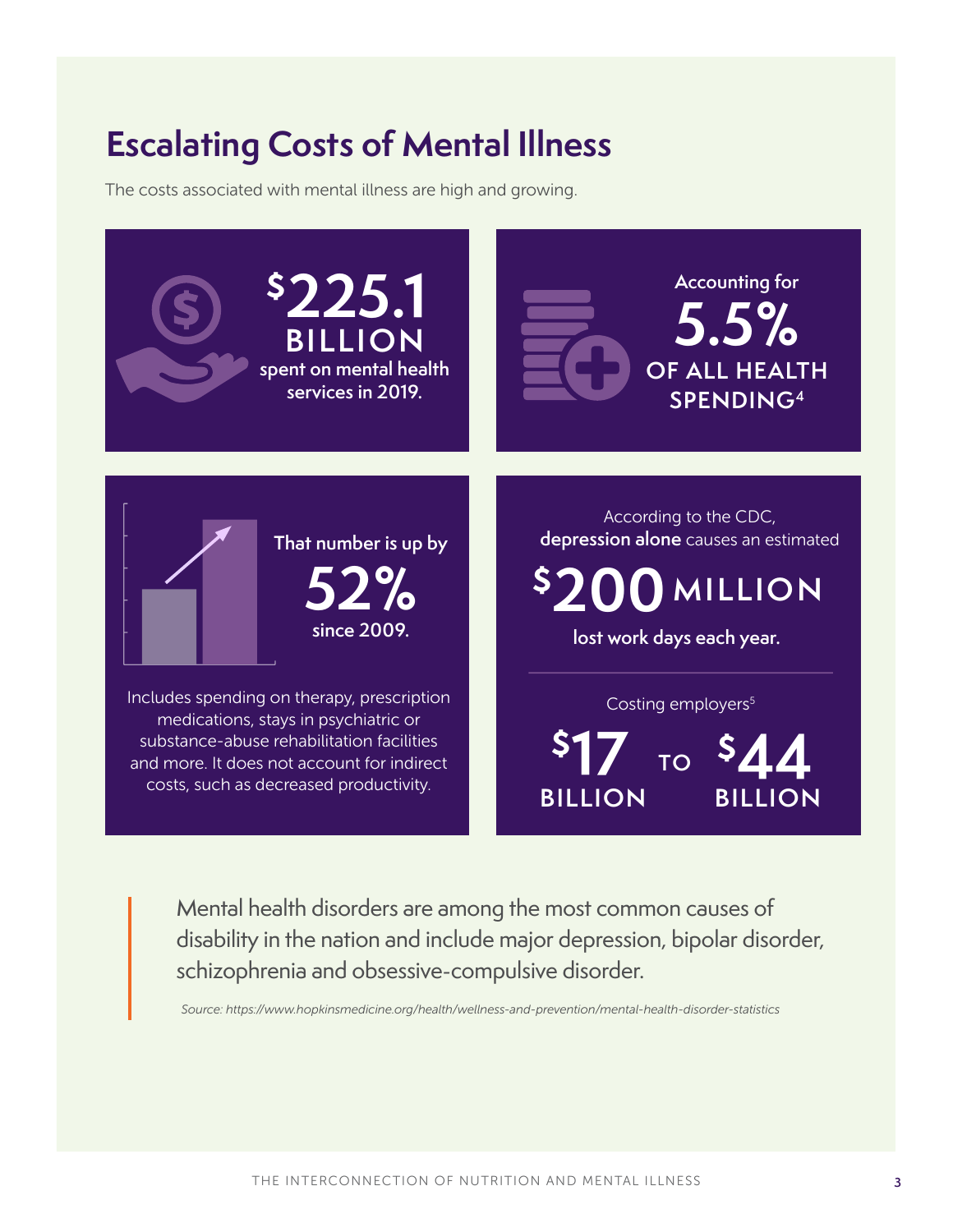## **Mental Illness and Physical Health**

An estimated one-third of people diagnosed with a serious, life-changing chronic illness will experience symptoms of depression.7

The link between mental and physical health is indisputable. Mental health disorders are strongly associated with the risk, management, progression, and outcome of serious chronic diseases and health conditions—including diabetes, hypertension, stroke, heart disease, and cancer.

One common finding is that people who suffer from chronic diseases are more likely to also suffer from depression. One's risk increases if the illness is more serious and causes greater disruption in the person's life.<sup>6</sup>

Mental health disorders often precede chronic health issues, while chronic diseases can magnify symptoms of mental health disorders.<sup>8</sup> This triggers a crippling cycle of poor health:

- People living with mental illness experience a range of physical symptoms that result from the illness itself as well as treatment. Mental illnesses can alter hormonal balances and sleep cycles, while psychiatric medications may have side effects like weight gain and irregular heart rhythms. Such symptoms can increase one's vulnerability to a range of physical conditions.<sup>9</sup> **1**
- People living with mental illness may develop unhealthy behaviors. Mental illness can impact social and cognitive functions and lower energy levels, causing individuals to lose interest in their own health. As a result, they may adopt poor eating and sleeping habits or start smoking and abusing substances—all of which contribute to negative health outcomes.<sup>10</sup> **2**

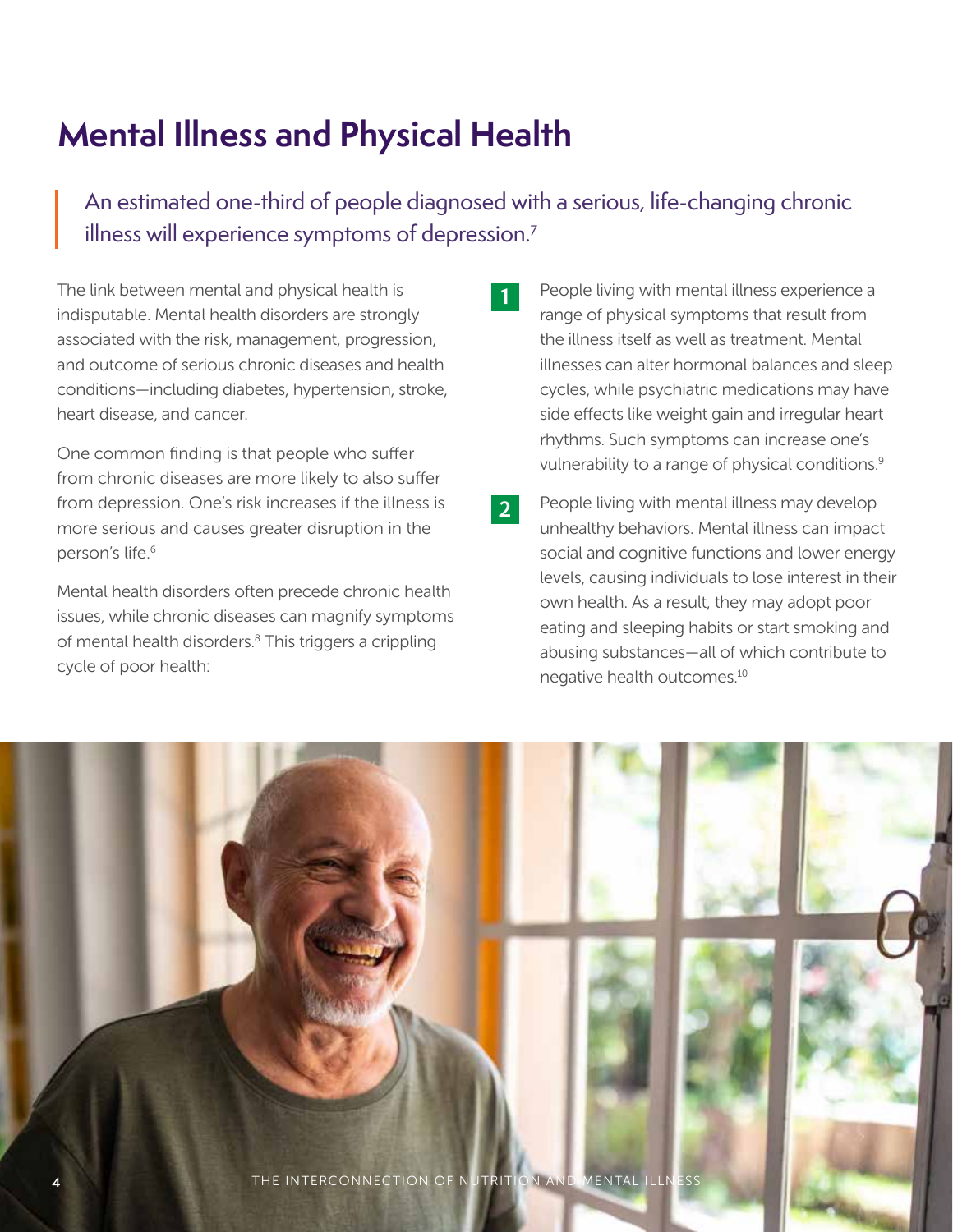**People who suffer from chronic diseases are more likely to also suffer from depression.**

THE INTERCONNECTION OF NUTRITION AND MENTAL ILLNESS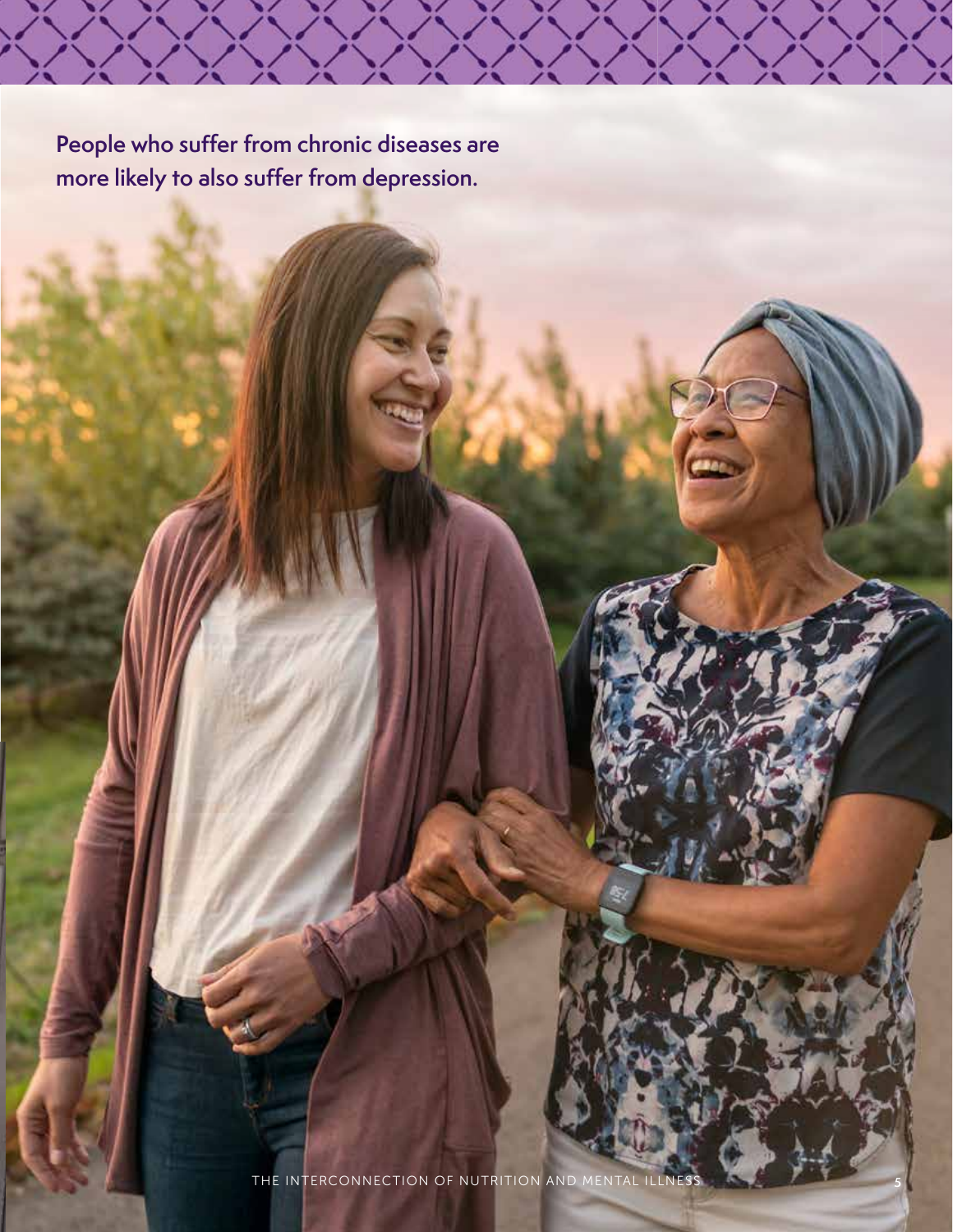#### **What role does nutrition play in mental illness?**

#### **ESSENTIAL ROLE OF NUTRITION**

Significant evidence underscores the critical role of nutrition in overall health. According to the CDC, adults who eat a healthy diet not only live longer, but they also have a lower risk of obesity, heart disease, type 2 diabetes, and certain cancers. Healthy eating can help people with chronic diseases to manage their conditions and prevent complications.<sup>11</sup>



#### **Can diet help prevent mental health disorders, and is nutrition helpful in treating them?**

Several observational studies have linked overall diet quality with risk of depression and anxiety:

- A meta-analysis of 21 studies from 10 countries found that a healthy dietary pattern, characterized by a high intake of fruit, vegetables, whole grains, olive oil, fish, low-fat dairy and antioxidants, as well as low intakes of animal foods, was associated with a reduced risk of depression. Conversely, a Western-style diet, characterized by a high intake of red and processed meats, refined grains, sweets, high-fat dairy products, butter, and potatoes, as well as a low intake of fruit and vegetables, was linked with a significantly increased risk of depression.<sup>12</sup>
- Another review found that high adherence to a Mediterranean diet (which is rich in plant foods—such as vegetables, fruits, legumes, nuts, and olive oil—and fish) was consistently associated with 32% reduced risk for depression. Moderate adherence was also associated with reduced risk of depression.<sup>13,14</sup>
- A recent study reported that a dietary pattern characterized by saturated fats and added sugars seems to be related to higher anxiety in older adults (over age 60).<sup>15</sup>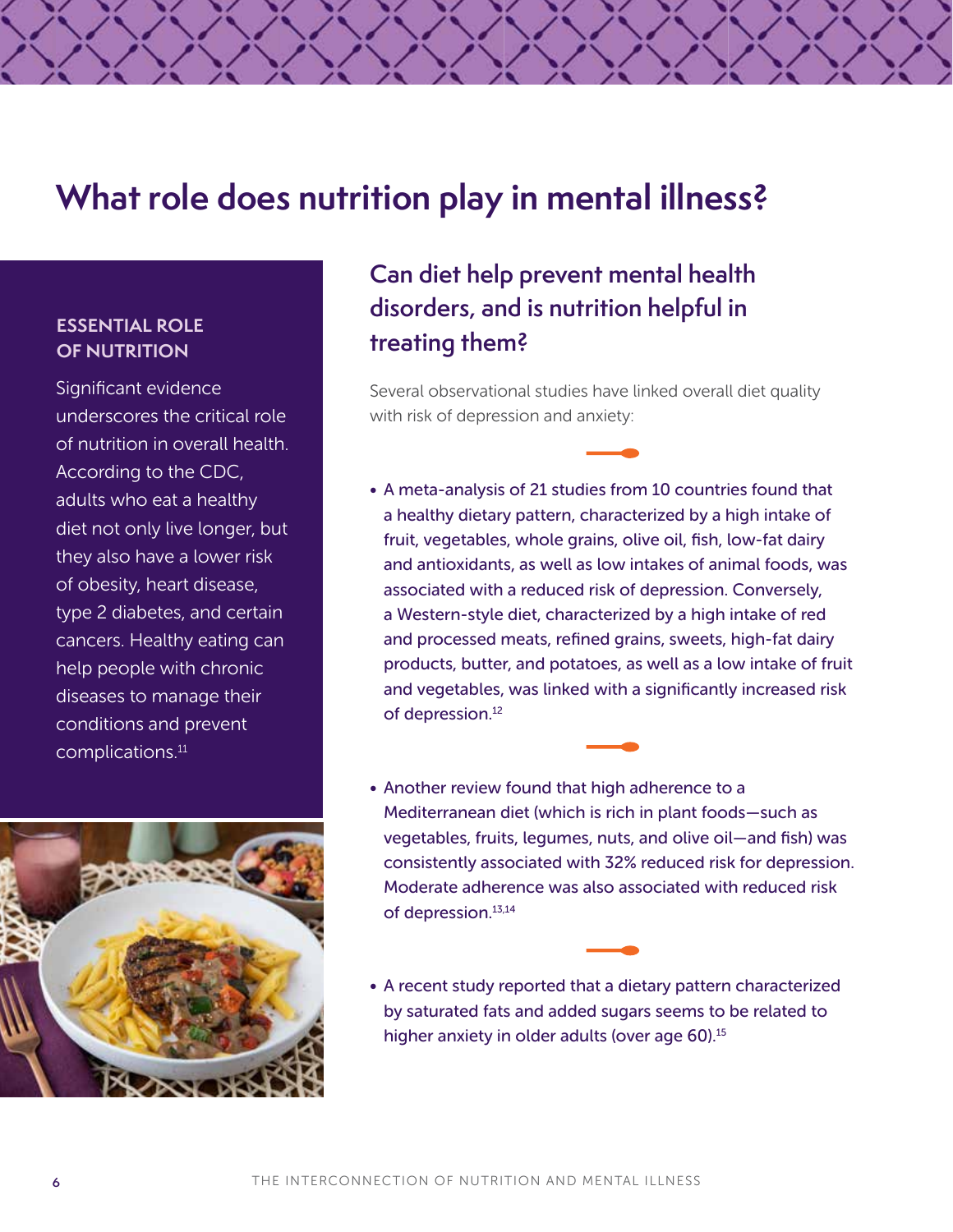Some research demonstrates a high-sugar diet worsens schizophrenia symptoms. In a cross-cultural analysis of the relationship between diet and mental illness, a strong link was found between high sugar consumption and the risk of both depression and schizophrenia.<sup>16,17</sup>

In recent years, growing research has focused on how diet can improve mental illness. The Supporting the Modification of Lifestyle in Lowered Emotional States (SMILES) trial<sup>18</sup> was the first randomized controlled trials to show dietary changes can improve the mental health of people living with clinically diagnosed depression.

Over 12 weeks, 67 individuals with moderate or severe depression received dietary counseling or social support in addition to their current treatment. The dietary intervention was similar to a Mediterranean diet and also allowed for moderate amounts of red meat and dairy. Results showed the diet group had significantly greater improvements in depressive symptoms. Thirty-two percent of people in the diet group achieved remission, compared with only 8% of those in the social support group.<sup>19</sup>

Similarly, in a recent meta-analysis of 16 randomized controlled studies, researchers found dietary interventions significantly reduced depressive symptoms, although no effect of dietary interventions was observed for anxiety.20

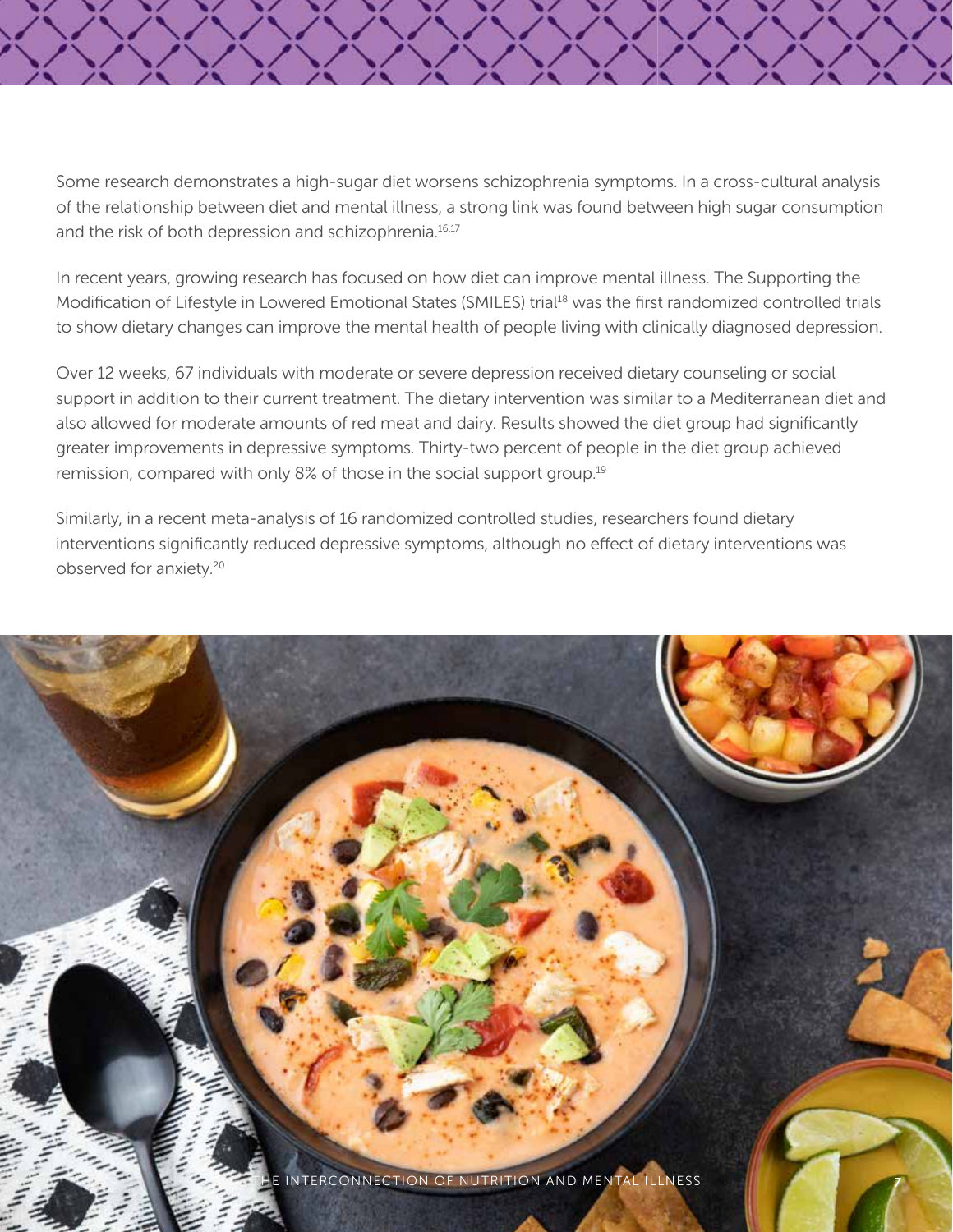THE INTERCONNECTION OF NUTRITION AND MENTAL ILLNESS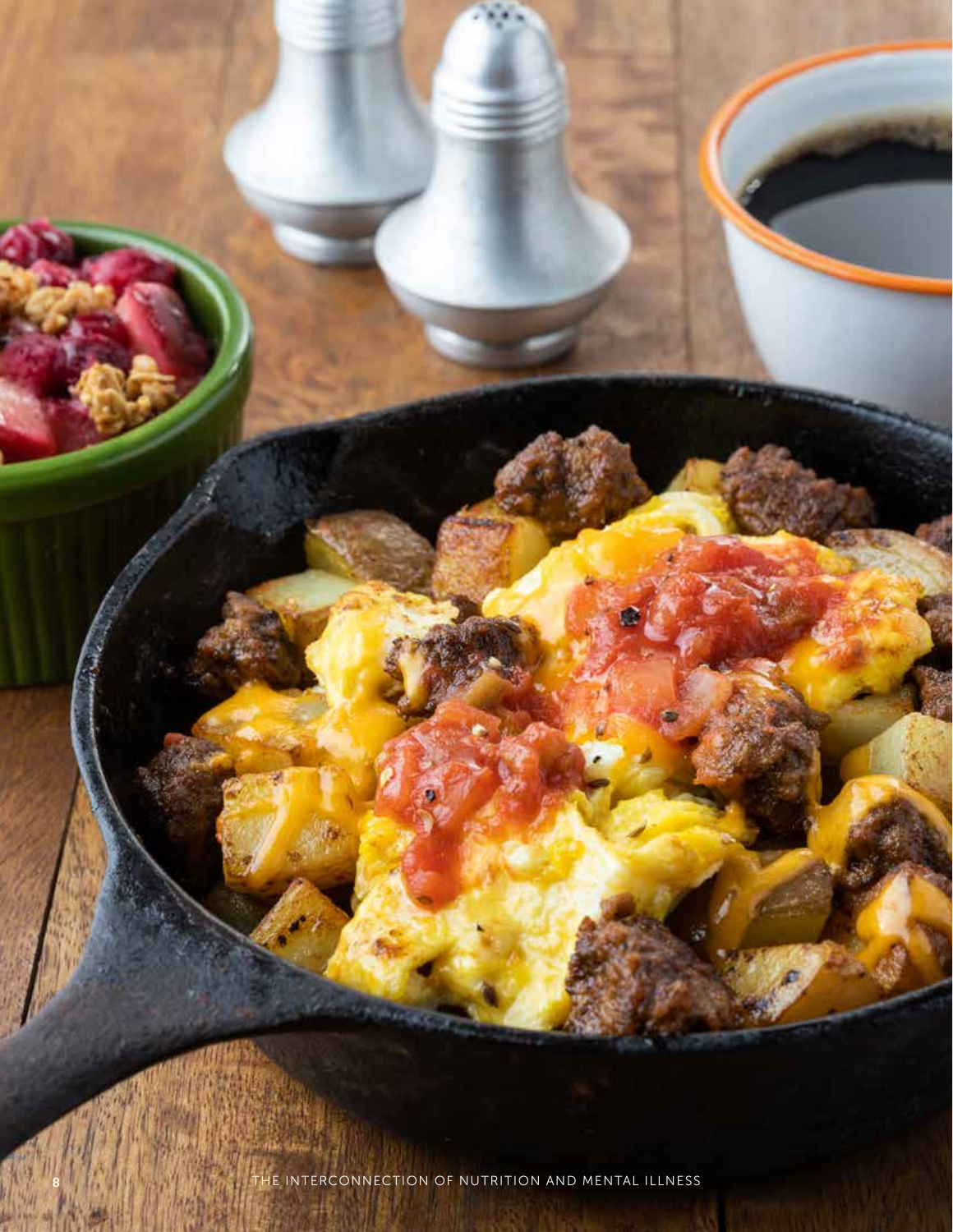### **Social Determinants of Health**

Social determinants of health (SDOH) are conditions in which people are born, grow, live, work, and age. SDOH contribute to wide health disparities and inequities and are known to influence mental health outcomes. According to studies, low economic status, unemployment, strained familial relationships, and unsafe neighborhoods can strongly impact mental health. People with serious mental illness are also more likely to face poverty, social isolation, residential instability, and food insecurity that may delay recovery and reduce quality of life.<sup>21</sup>

A two-way relationship exists between mental health disorders and SDOH, as poor mental health can aggravate personal choices and affect living conditions that limit opportunities.<sup>22</sup> In addition, many face barriers to accessing mental health care, which further contributes not only to worsening mental health problems but also greater disparities.

## **SDOH: Food Insecurity**

Access to nutritious food is a vital SDOH. Food insecurity—defined as a lack of consistent access to enough food for every person in a household to live an active, healthy life<sup>23</sup> —is linked with negative health outcomes, puts people at higher risk for developing chronic diseases, and is associated with an elevated risk of mental illness.

In a study of over 3,500 low-income men and women, food insecurity was positively associated with depression. Researchers found that as the severity of food insecurity increased, the number of reported depressive symptoms increased. Those with very low food security had three times higher odds of depression compared to those who were food secure.<sup>24</sup>

People with severe mental illness disproportionately suffer from food insecurity. One study found a 71% prevalence of food insecurity and a 44% prevalence of severe food insecurity among people with severe mental illness—rates substantially higher than observed in other populations. In a chronically ill but not psychiatrically ill population served within the same safety net, the prevalence of food insecurity was found to be 50%, with a 20% prevalence of severe food insecurity.<sup>25</sup>

A lack of stable access to food presents a host of challenges not only for people with severe mental illness, but also for their family members and caregivers. Challenges may include adhering to prescribed medications and other treatment regimens as well as attending medical appointments at specified times.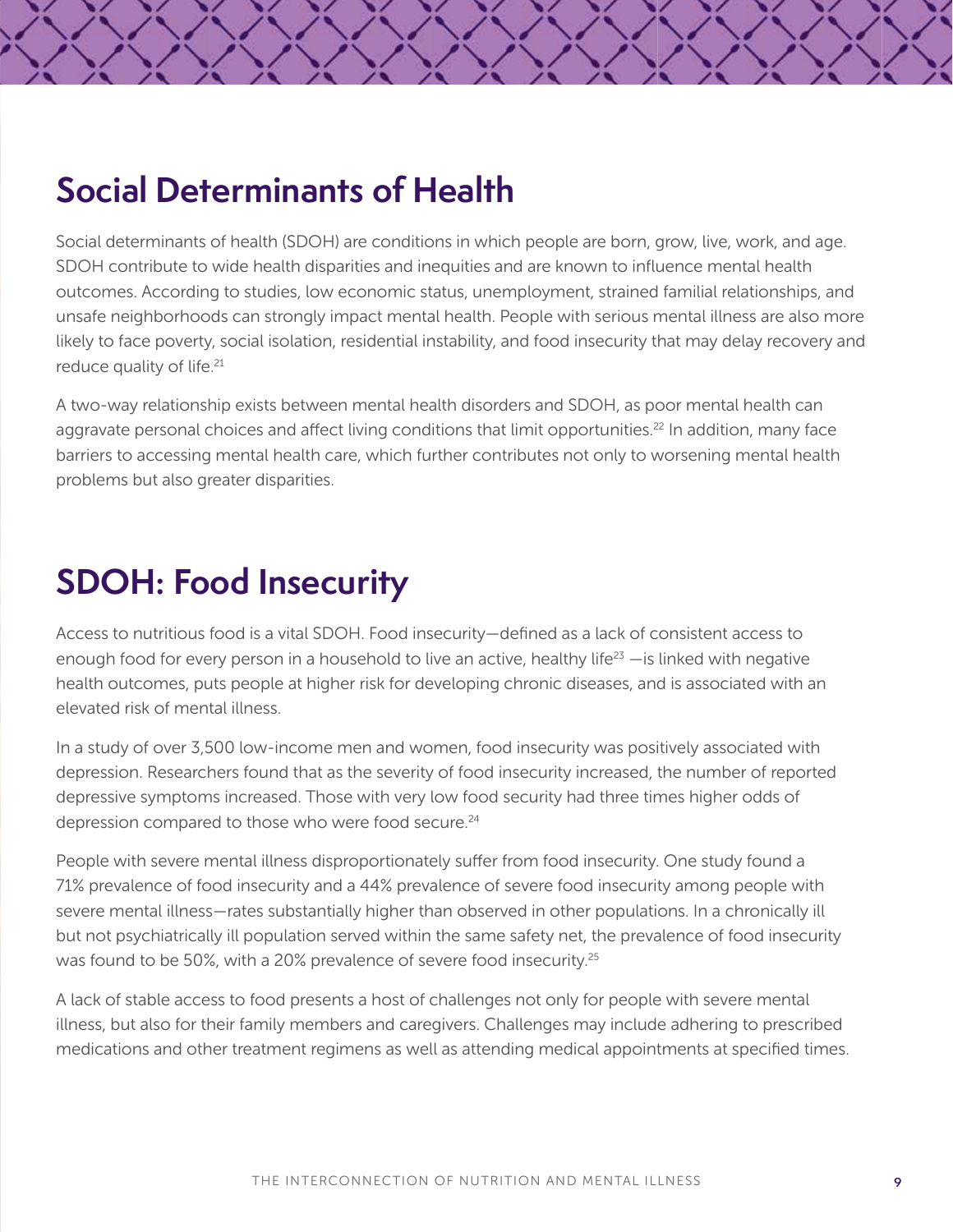

# **Highlight: Pilot Study**

UnitedHealthcare Community Plan of Wisconsin (UHC WI) and Mom's Meals recently collaborated on a pilot program to support high-risk, high-cost members with a behavioral health diagnosis by meeting their basic need for nutrition.

Members = 96 Members

Intervention =  $3$  condition-appropriate, home-delivered meals for 90 days



#### **RESULTS**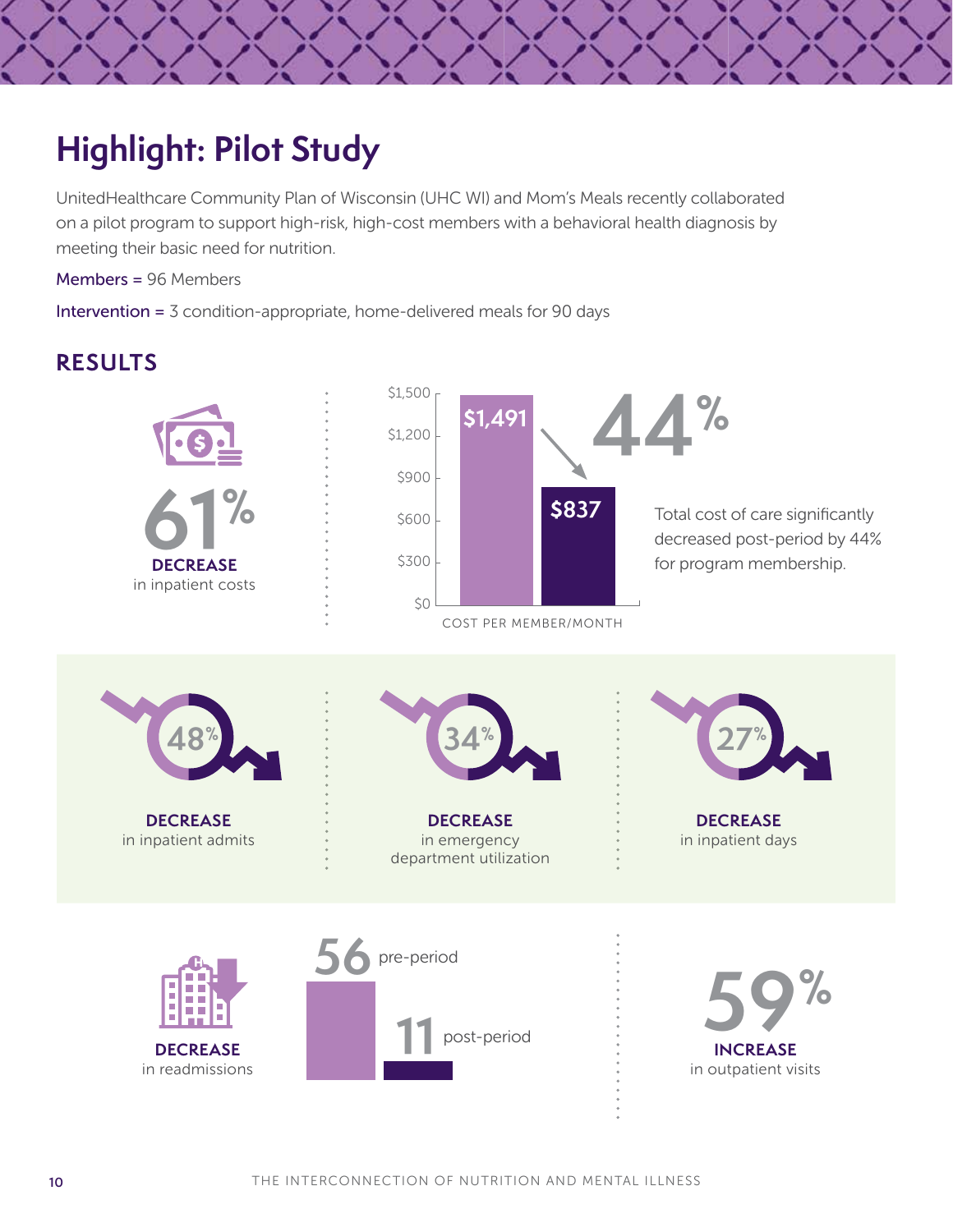# **Supporting People Who Have a Mental Illness**

Across the nation, millions of individuals are living with a mental disorder. Many also face chronic diseases. Programs that focus on nutrition can significantly affect health outcomes and ultimately reduce the economic burden of mental illness.

Health plans and payers are supporting their members with mental illness and chronic conditions as well as addressing food insecurity through home-delivered meals. Specific benefits may include:

- Improved nutrient intake
- Reduced food insecurity
- Improved medication adherence
- Increased engagement with providers
- Lower healthcare utilization (inpatient/outpatient/emergency department)
- Decreased total cost of care

Programs like home-delivered meals are positively impacting the health of people with mental illness.

# **Conclusion**

Mental illnesses are among the most common health conditions in the nation and represent a significant health and economic burden. In 2019, national spending on mental health services reached \$225.1 billion, accounting for 5.5% of all health spending.<sup>26</sup>

According to research, mental health disorders are strongly associated with the risk, management, progression, and outcome of serious chronic diseases and health conditions—including diabetes, hypertension, stroke, heart disease, and cancer. In fact, mental health disorders often precede chronic health issues, while chronic diseases can magnify symptoms of mental health disorders.<sup>27</sup> This entraps many in a vicious cycle of poor health.

For people facing SDOH, food insecurity is particularly linked with negative health outcomes, puts people at risk for developing chronic diseases, and is associated with an elevated risk of mental illness.

A healthy diet is shown to be a fundamental component of one's physical and mental health. Over the years, studies have shown the interconnectedness between nutrition and mental illness, and mounting research focuses on the how nutrition can improve mental illness.

Although eating nutritiously may not eliminate or treat mental illness on its own, a healthy diet must be part of a holistic approach.